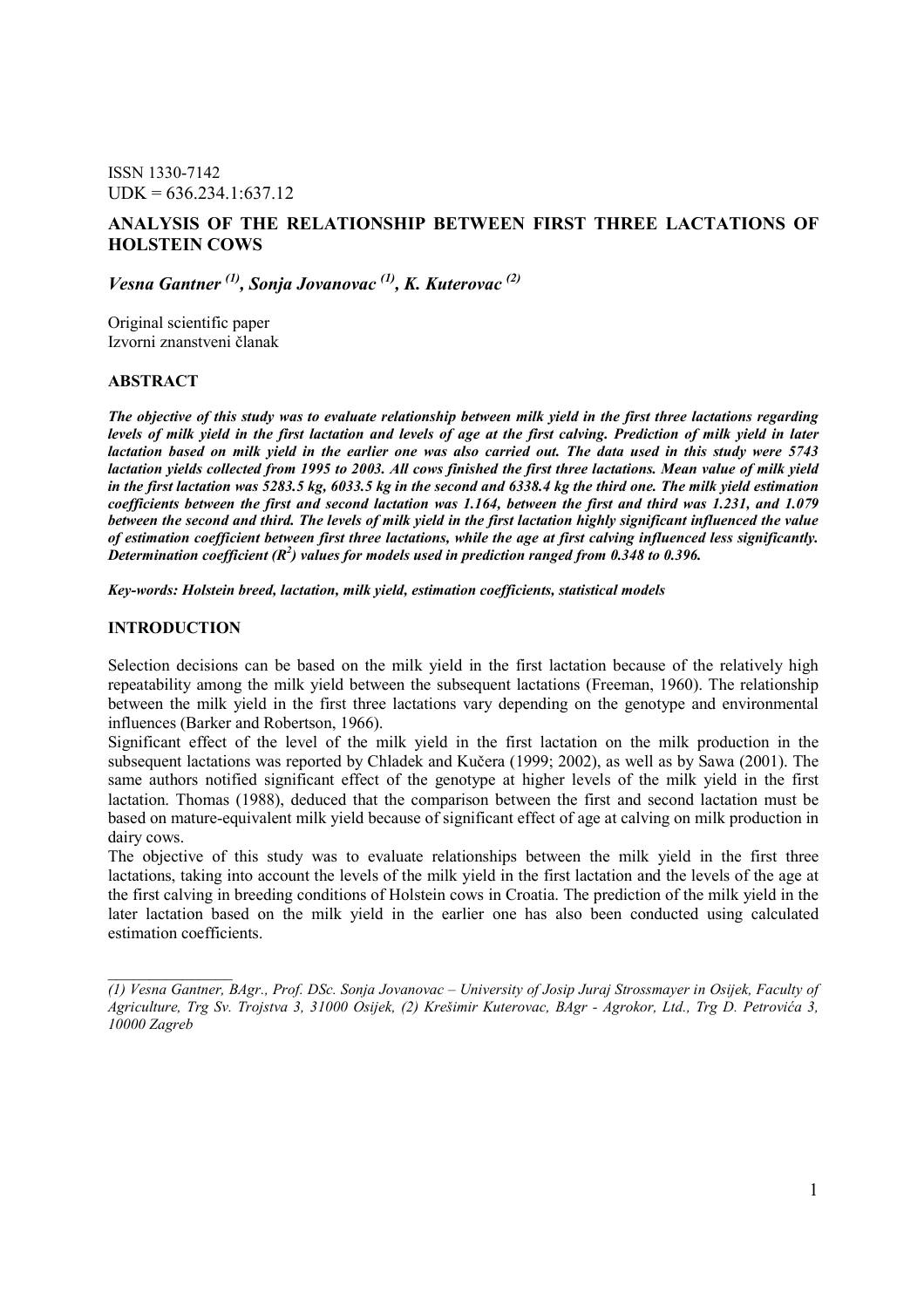#### MATERIAL AND METHODS

The material for the study was provided by the Croatian Livestock Centre. The data used in this paper include 5743 standard lactation yields collected from 1995 to 2003 on family farms and enterprises in Croatia. All cows finished the first three lactations. They were divided into four levels by the milk yield in the first lactation,  $M_1$  ( $\leq$  4000 kg),  $M_2$  ( $>$  4000 kg and  $\leq$  5000 kg),  $M_3$  ( $>$  5000 kg;  $\leq$  6000 kg) and  $M_4$  ( $>$ 6000 kg). In addition, the cows were divided into three levels depending of the age of the first calving,  $A_1$  $(\leq 24 \text{ months}), A_2 \geq 24 \text{ months}$  and  $\leq 27 \text{ months}$  and  $A_3 \geq 27 \text{ months}$ .

The relationship between lactations was expressed by individual estimation coefficients (between the first and second, the first and third, and between the second and third lactation). Individual estimation coefficients were calculated as a ratio of the milk yield in the later lactation and the milk yield in the earlier one. Estimation coefficients by levels were calculated as simple mean values of individual estimation coefficients by each level. Furthermore, mean values of calculated estimation coefficients between the first and second, the first and third, and between the second and third lactation were used for the correction of the milk yield in the earlier lactation. Furthermore, the corrected milk yield was used to predict the milk yield in the later lactation.

Five different statistical models were used for the prediction of the milk yield in the later lactation based on the milk yield in the earlier one. The models differed in the number of the effects (Table 1). Models were compared on the basis of the determination coefficient  $(R^2)$  and the degrees of freedom.

The SAS/STAT package was used (SAS Institute Inc., 2000) for statistical analysis.

Table 1. Selected statistical models for estimation of milk yield in later lactation from milk yield in earlier lactation

Tablica 1. Odabrani statistički modeli za procjenu količine mlijeka u kasnijoj laktaciji na osnovu količine mlijeka u ranijoj laktaciji

| <b>Model</b> | df | <b>Factors included in the model</b> – $\ddot{C}$ <i>imbenici uključeni u model</i> |     |     |     |  |  |  |  |
|--------------|----|-------------------------------------------------------------------------------------|-----|-----|-----|--|--|--|--|
|              |    | $\mathbf{m}_{\rm c}$                                                                |     |     | a*m |  |  |  |  |
|              |    | YES                                                                                 |     |     |     |  |  |  |  |
|              |    | YES                                                                                 | YES |     | NО  |  |  |  |  |
|              |    | YES                                                                                 |     | YES |     |  |  |  |  |
|              |    | YES                                                                                 | YES | YES |     |  |  |  |  |
|              |    | "ES                                                                                 | YES | YES |     |  |  |  |  |

 $df$  – degree of freedom,  $m_c$  – corrected milk yield in earlier lactation,  $a$  – age at first calving in months,  $m$  – milk yield in the first lactation, a\*m – interaction between a and m

df – stupanj slobode, m<sub>c</sub> – korigirana količina mlijeka u prethodnoj laktaciji, a – dob pri prvom teljenju u mjesecima,  $m - k$ oličina mlijeka u prvoj laktaciji, a\*m – interakcija između a i m

### RESULTS AND DISCUSSION

The basic statistical parameters for the milk yield in the first three lactations were presented in Table 2. The mean value of the milk yield in the first lactation was 5283.5 kg, 6033.5 kg in the second, and 6338.4 kg in the third. The standard deviation of the milk yield ranged from 1226.5 kg in the first lactation to 1660.3 kg in the third lactation, and together with the coefficient of variation, showed high variability in the milk production of Holstein cows in Croatia.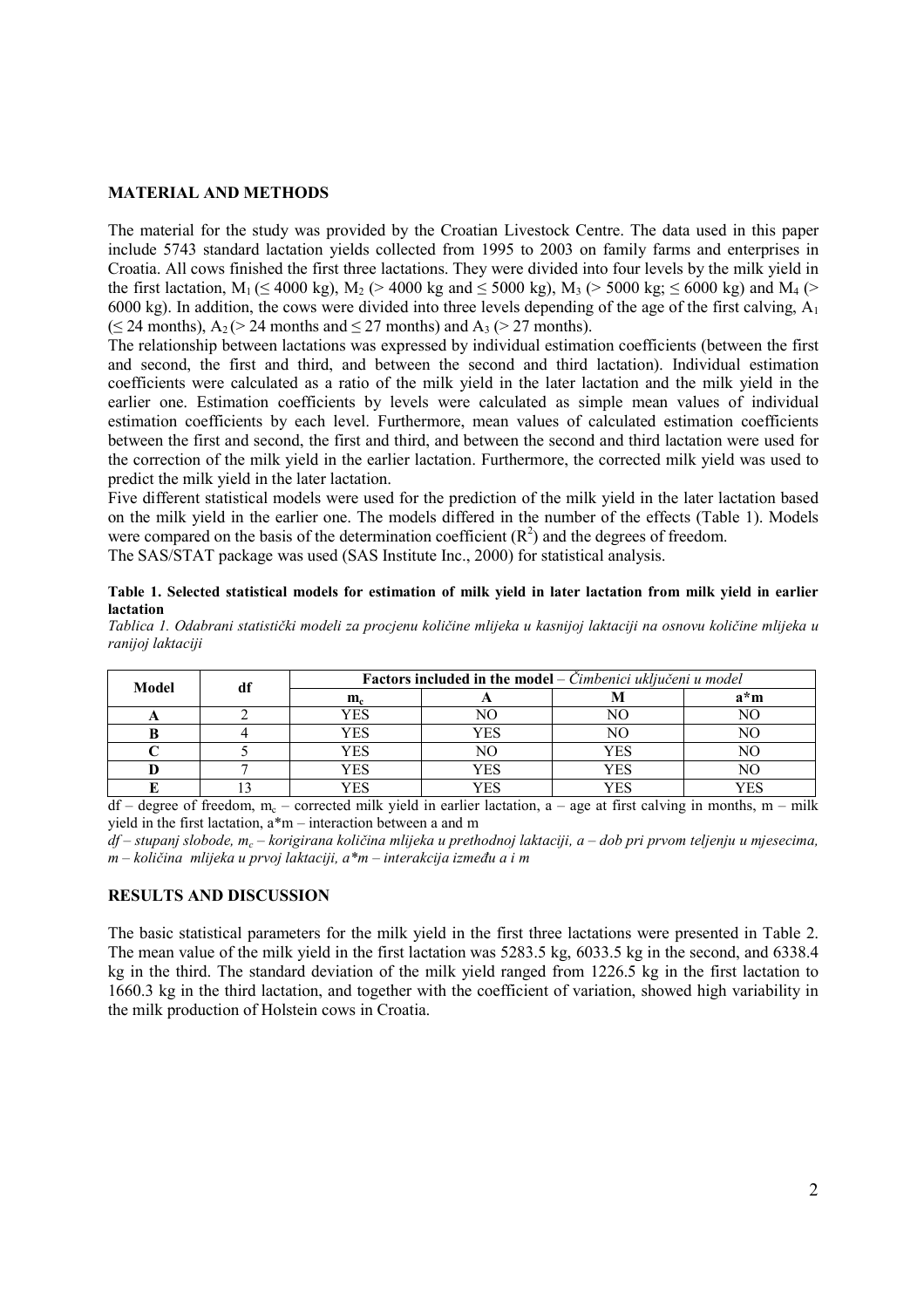#### Table 2. Basic statistical parameters for milk yield in the first three lactations

Tablica 2. Osnovni statistički parametri za količinu mlijeka u prve tri laktacije

| <b>Milk yield (kg)</b> – količina mlijeka (kg) |      | Mean   | <b>SD</b> |       |
|------------------------------------------------|------|--------|-----------|-------|
| First lactation – Prva laktacija               | 5473 | 5283.5 | 1226.5    | 23.21 |
| Second lactation – Druga laktacija             | 5473 | 6033.5 | 1560.3    | 25.86 |
| Third lactation – Treća laktacija              | 5473 | 6338.4 | 1660.3    | 26.19 |

N – number of data;  $N$  – broj podataka

The milk yield estimation coefficients between the first and second lactation were 1.164, 1.231 between the first and third, and 1.079 between the second and third (Table 3).

Table 3. Estimation coefficients between the first three lactations related to the milk yield in first lactation

Tablica 3. Koeficijenti procjene količine mlijeka izmeñu prve tri laktacije ovisno o količini mlijeka u prvoj laktaciji

| Milk yield in the first<br>lactation (kg) | Levels  | N    | Estimation coefficients between lactations<br>Koeficijenti procjene između laktacija |                  |                    |  |  |
|-------------------------------------------|---------|------|--------------------------------------------------------------------------------------|------------------|--------------------|--|--|
| Količina mlijeka u prvoj                  | Razine  |      | Second and first                                                                     | Third and first  | Third and second   |  |  |
| laktaciji (kg)                            |         |      | Druge i prve                                                                         | Treće i prve     | Treće i druge      |  |  |
| ${}<$ 4000                                | $M_1$   | 782  | $1.366^{\rm A}$                                                                      | $1.506^{A}$      | $1.130^{A}$        |  |  |
| $>4000$ : <5000                           | $M_{2}$ | 1623 | $1.189^{B}$                                                                          | $1275^{\rm B}$   | $1.094^{\rm B}$    |  |  |
| $>$ 5000: $\leq$ 6000                     | $M_{3}$ | 1650 | $1.134$ <sup>C</sup>                                                                 | 1.185 $^{\circ}$ | 1.069 <sup>C</sup> |  |  |
| >6000<br>$\rm M_{\it A}$                  |         | 1418 | 1.060 <sup>D</sup>                                                                   | $1.082^{\rm D}$  | 1.044 $^{\circ}$   |  |  |
| Total                                     |         | 5473 | 1.164                                                                                | 1 2 3 1          | 1.079              |  |  |

The values in the same column marked with different letters  $(A - D)$  vary highly significant  $(P<0.01)$ ; N – number of data

Vrijednosti u istim kolonama označene različitim slovima (A-D) razlikuju se značajno (P<0,01); N - broj podataka

The levels of the milk yield in the first lactation significantly influenced the value of estimation coefficient between the first three lactations. Similar results were reported by Chladek and Kučera (2002). Estimation coefficients which quantify relationships between the milk yield in the first and second lactation (1.366, 1.189, 1.134 and 1.060) were highly significant different in all levels of the milk yield  $(M_1, M_2, M_3)$  and M4). With the increase of the milk yield in the first lactation, the value of estimation coefficient decreased, which means that the differences between the milk yield in the second lactation and in the first one decreased by 36.6%, 18.9%, 13.4% and 6.0%, with respect to the level of the milk yield. Similarly, the estimation coefficients between the first and second (1.506, 1.275, 1.185 and 1.082), and between the second and third lactation (1.130, 1.094, 1.069 and 1.044) on all the levels of the milk yield were significantly different  $(P<0.01)$ . Differences in the milk yield between the first and the second, the first and third, and the second and third decrease with the increase of milk yield in the first lactation. The most intensive increase in the milk yield in the subsequent lactations was observed for the first lactation cows with the lowest level of the milk yield  $(M_1)$ . The difference between the first and second, the first and third, and the second and third were 36.6%, 50.6% and 13.0%. These results were comparable to the results of Sawa (2001).

Table 4. Estimation coefficients between the first three lactations related to the age at first calving Tablica 4. Koeficijenti procjene količine mlijeka izmeñu prve tri laktacije ovisno o starosti pri prvom teljenju

| Age at first calving<br>(months)    | Levels         | N    | Estimation coefficients between lactations<br>Koeficijenti procjene između laktacija |                                 |                                   |  |
|-------------------------------------|----------------|------|--------------------------------------------------------------------------------------|---------------------------------|-----------------------------------|--|
| Dob pri prvom teljenju<br>(mjeseci) | Razine         |      | Second and first<br>Druge i prve                                                     | Third and first<br>Treće i prve | Third and second<br>Treće i druge |  |
| < 24                                | A              | 1760 | $1.192^{\rm A}$                                                                      | $1.267^{\rm A}$                 | $1.084^{A}$                       |  |
| $> 24$ ; $\leq 27$                  | A <sub>2</sub> | 2074 | $169^{\rm A}$                                                                        | 1.239 <sup>A</sup>              | $1.086^{\rm A}$                   |  |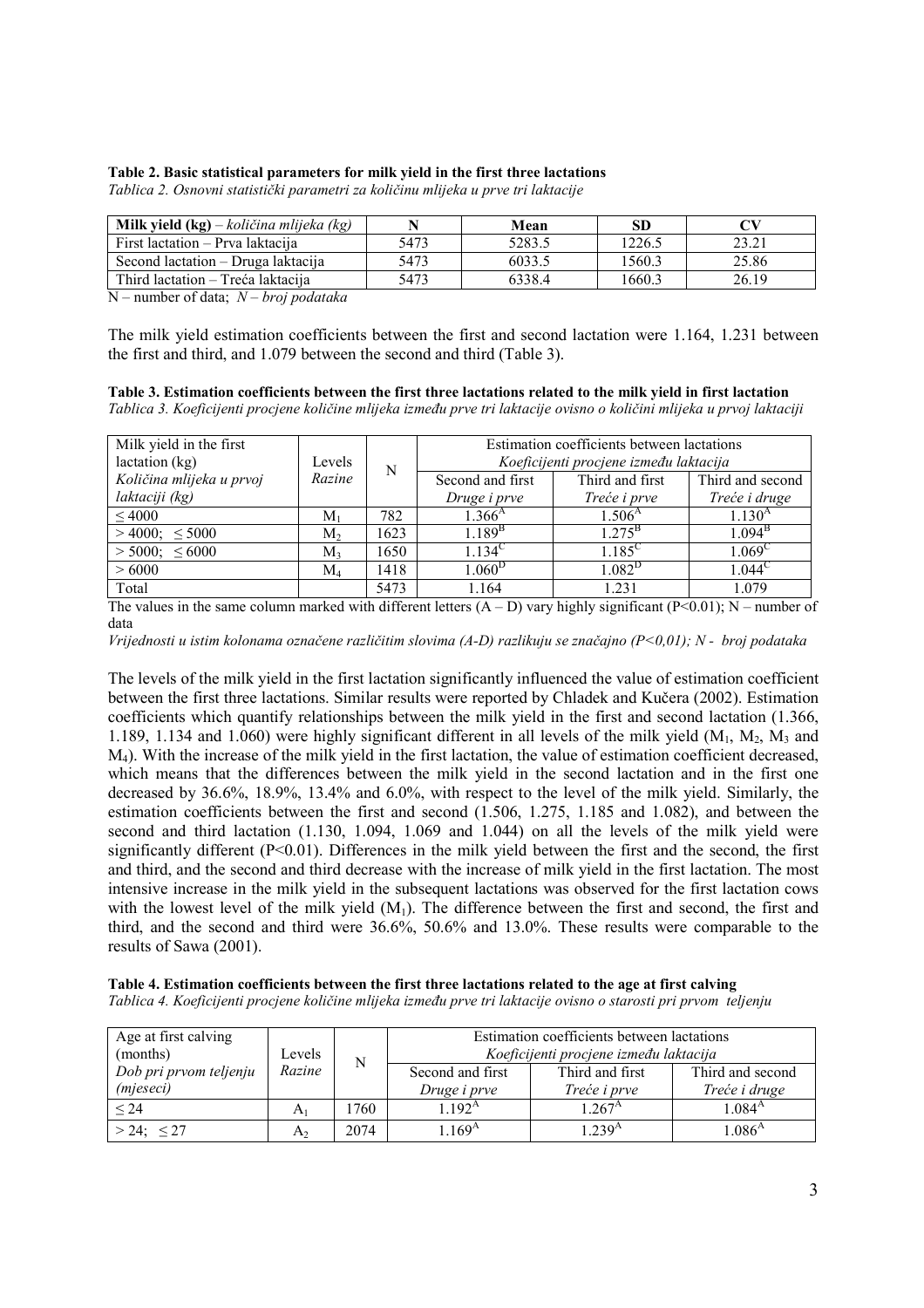| $\sim$<br>TV.<br>∼ |  | $\sim$<br>103            | ിറല<br>1.14.      | 1075<br>1.102   | $1.065^{\rm A}$ |
|--------------------|--|--------------------------|-------------------|-----------------|-----------------|
| Total<br>Ukupno    |  | 472<br>١۷<br><u>- 11</u> | 1.164             | $\sim$<br>1.231 | <b>070</b>      |
| $T = 1$            |  | 1.00<br>$\cdot$ .1       | $\mathbf{r}$<br>. | $\cdot$ $\sim$  | (5.62)          |

The values in the same column marked with different letters  $(A, B)$  vary highly significant  $(P<0.01)$ ; N – number of data

Vrijednosti u istim kolonama označene različitim slovima  $(A, B)$  razlikuju se visoko signifikantno  $(P<0,01)$ ; N - broj podataka

The effect of age at the first calving on the estimation coefficient between the first three lactations was shown in Table 4. It was evident that the value of estimation coefficients decreases with the increase of age at the first calving. This means that the differences between the milk yield in the successive lactations decrease in the older first lactation cows. There was a significant difference in the estimation coefficients between the first and second (1.192, 1.169 and 1,129), and the first and third (1.267, 1.239 and 1.182) lactation of the cows older than 27 months  $(P< 0.01)$ . The effect of age at the first calving on the estimation coefficient between the second and third lactation was not significant (P>0.05). The differences among milk yield in later lactation in relation to the earlier one were the highest in the first lactation cows younger than 24 months. A significant effect of age at the first calving on the milk yield in the subsequent lactation was reported by Sawa (2001).

The effect of the estimation coefficient between the milk yield in the first and second lactation on the estimation coefficient between the first and third lactation, and between the second and third is given in Table 5. The estimation coefficients quantifying relationships between the milk yield in the first and third lactation (1.000, 1.082, 1.147, 1.221, 1.267, 1.344, 1.428 and 1.616) were significantly different at almost all the levels of the estimation coefficient between the milk yield in the first and the second lactation (P<0.01). The estimation coefficients between the first and third lactation significantly increased with the increase of the estimation coefficients between the first and the second lactation. It means that the increase of the milk yield in the second lactation in relationship to the first one, leads to the increase of the milk yield in the third lactation in relation to the first one. The estimation coefficients between the second and third lactation (1.276, 1.135, 1.093, 1.062, 1.016, 0.999, 0.987 and 0.951) significantly decreased at almost all the levels  $(P<0.01)$  with the increase of the value of estimation coefficients between the first and the second lactation. Tendency of increasing the values of estimation coefficients between the first and third, and decreasing the values of estimation coefficients between the second and third one for Holstein breed was also reported by Chladek and Kučera (2002).

#### Table 5. Estimation coefficients between the third and first or third and second lactation in relations to estimation coefficient between the second and first lactation

Tablica 5. Utjecaj koeficijenata procjene količine mlijeka izmeñu prve i druge laktacije na vrijednost koeficijenta procjene izmeñu prve i treće te druge i treće laktacije

| Estimation coefficient between<br>the second and first lactations | Levels         | N    | Estimation coefficient between lactations<br>Koeficijenti procjene između laktacija |                       |  |
|-------------------------------------------------------------------|----------------|------|-------------------------------------------------------------------------------------|-----------------------|--|
| Koeficijenti procjene između                                      | Razine         |      | Third and first                                                                     | Third and second      |  |
| druge i prve laktacije                                            |                |      | Treće i prve                                                                        | Treće i druge         |  |
| $\leq 0.9$                                                        | $K_1$          | 766  | $1.000^{\rm A}$                                                                     | $1.276^{A}$           |  |
| $> 0.9$ ; $\leq 1.0$                                              | $K_2$          | 715  | $1.082^{\rm B}$                                                                     | $1.135^{\rm B}$       |  |
| $>1.0$ ; $\leq 1.1$                                               | K <sub>3</sub> | 947  | $1.147^{\circ}$                                                                     | $1.093^{\circ}$       |  |
| $>1.1$ ; $\leq 1.2$                                               | $K_4$          | 870  | $1.221^{\rm D}$                                                                     | $1.062^D$             |  |
| $> 1.2$ ; $\leq 1.3$                                              | $K_5$          | 730  | $1.267^D$                                                                           | 1.016 <sup>E</sup>    |  |
| $> 1.3$ ; $\leq 1.4$                                              | $K_6$          | 544  | $1.344^{E}$                                                                         | $0.999$ <sub>EF</sub> |  |
| $>1.4$ ; $\leq 1.5$                                               | $K_7$          | 354  | $1.428$ <sup>F</sup>                                                                | 0.987 <sup>F</sup>    |  |
| > 1.5                                                             | $K_8$          | 547  | $1.616$ <sup>G</sup>                                                                | $0.951$ <sup>G</sup>  |  |
| Total                                                             |                | 5473 | 1.231                                                                               | 1.079                 |  |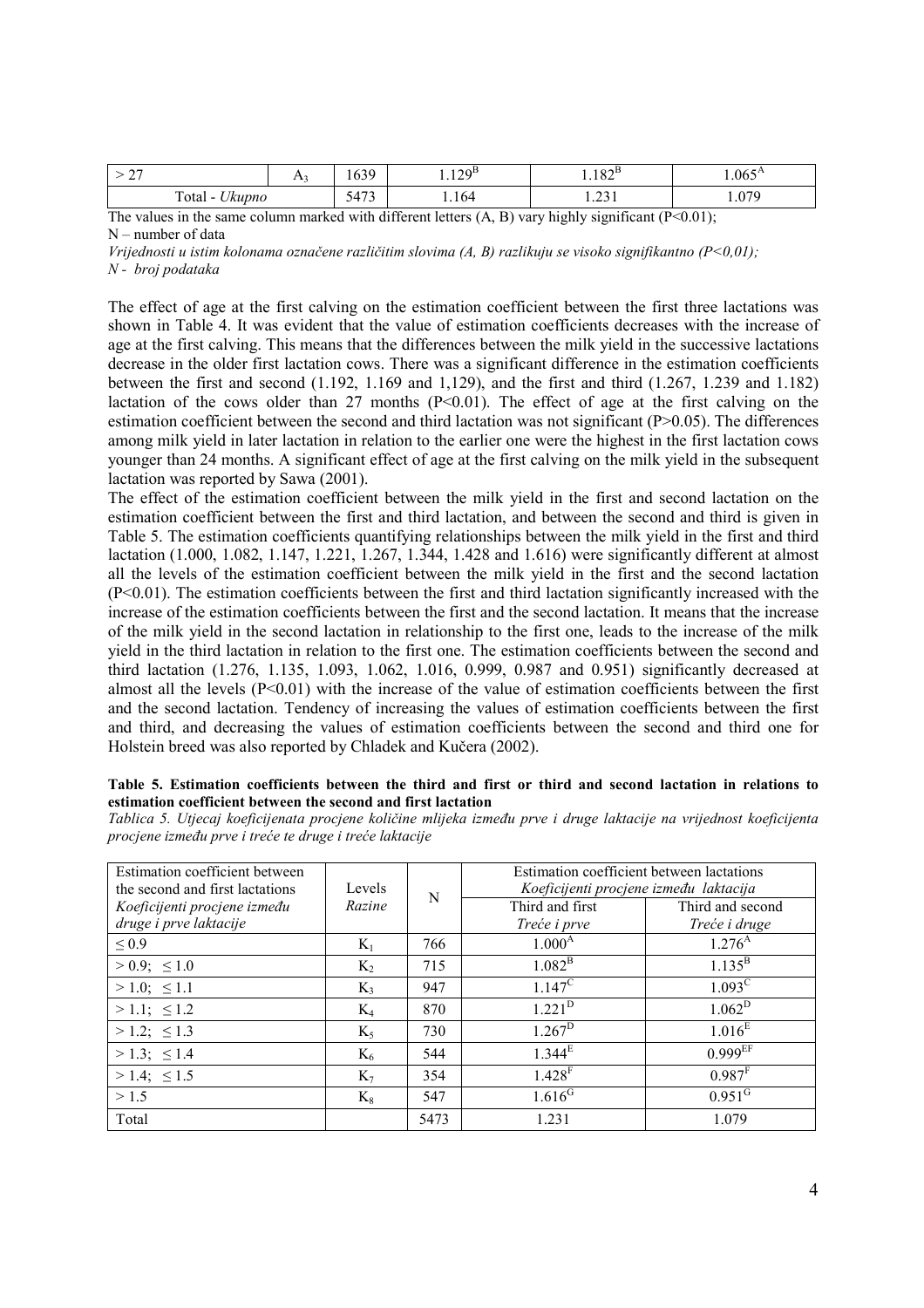The values in the same column marked with different letters  $(A - G)$  vary highly significant (P<0.01); N – number of data Vrijednosti u istim kolonama označene različitim slovima  $(A - G)$  razlikuju se visoko značajno  $(P<0,01)$ ; N - broj podataka

The determination coefficient  $(R^2)$  values for models used to predict the milk yield in the second lactation based on the milk yield in the first one range from 0.348 in model A, which includes only the corrected milk yield in the first lactation as a linear regression to 0.354 in model E, that includes effects due to the corrected milk yield in the first lactation, the age at the first calving, the milk yield in the first lactation, as well as the interaction between the age at the first calving, and the milk yield in the first lactation (Table 6).

Determination coefficient  $(R^2)$  values of the prediction of the milk yield in the third lactation based on the milk yield in the first one range from 0.234 in model A to 0.242 in model E, while in prediction of milk yield in the third lactation from milk yield in the second one determination coefficient  $(R^2)$  values range from 0.375 in model A to 0.396 in model E.

#### Table 6. F–value and determination coefficient  $(R^2)$  for models used to predict milk yield in later lactation from milk yield in earlier lactation

Tablica 6.  $F$  – vrijednost i koeficijent determinacije ( $R^2$ ) modela za procjenu količine mlijeka u kasnijoj na osnovu količine mlijeka u ranijoj laktaciji

| Model | df |                | <b>Second from first</b><br>Druge iz prve |                | Third from first<br>Treće iz prve |                | Third from second<br>Treće iz druge |  |
|-------|----|----------------|-------------------------------------------|----------------|-----------------------------------|----------------|-------------------------------------|--|
|       |    | <b>F</b> value |                                           | <b>F</b> value |                                   | <b>F</b> value |                                     |  |
| A     |    | 2918.14**      | 0.348                                     | $1673.67**$    | 0.234                             | 3283.62**      | 0.375                               |  |
| B     |    | 985.06**       | 0.351                                     | 573.96**       | 0.239                             | $1312.61**$    | 0.376                               |  |
|       |    | $734.99**$     | 0.350                                     | $420\,42**$    | 0.235                             | 884.45**       | 0.393                               |  |
| D     |    | $496.21**$     | 0.353                                     | $288.31**$     | 0.240                             | 594.11**       | 0.395                               |  |
|       |    | $249.43**$     | 0.354                                     | $145.10**$     | 0.242                             | $297.65**$     | 0.396                               |  |

df – degree of freedom; df – stupanj slobode

These results show that the amount of the explained variance is higher for the more complex models (E) than for the simpliest (A) ones by 0.6% for the prediction of the milk yield in the second lactation based on the milk yield in the first one, 0.8 % for the prediction of the milk yield in the third lactation based on the milk yield in the first one, and 2.1% for the prediction of the milk yield in the third lactation based on the milk yield in the second one.

The levels of milk yield in the first lactation highly significant influenced the value of estimation coefficient between the first three lactations, while the age at first calving influenced less significantly. Differences between the models according to the determination coefficient are minor. Therefore, we recommend the use of model A in practice.

### **CONCLUSION**

Based on the study the following conclusion can be drawn:

- levels of the milk yield in the first lactation significantly influenced the values of estimation coefficient between the first three lactations. Differences in the milk yield between the first and second, the first and third, and the second and third decrease with the increase of milk yield in the first lactation.

- effect of age at the first calving significantly influenced the values of estimation coefficients between the first and second, the first and third lactation of the cows older than 27 months  $(P<0.01)$ , while the same effect on the estimation coefficient between the second and third lactation was not significant ( $P>0.05$ ). Differences among milk yield in later lactation in relation to the earlier one were the highest in the first lactation cows younger than 24 months.